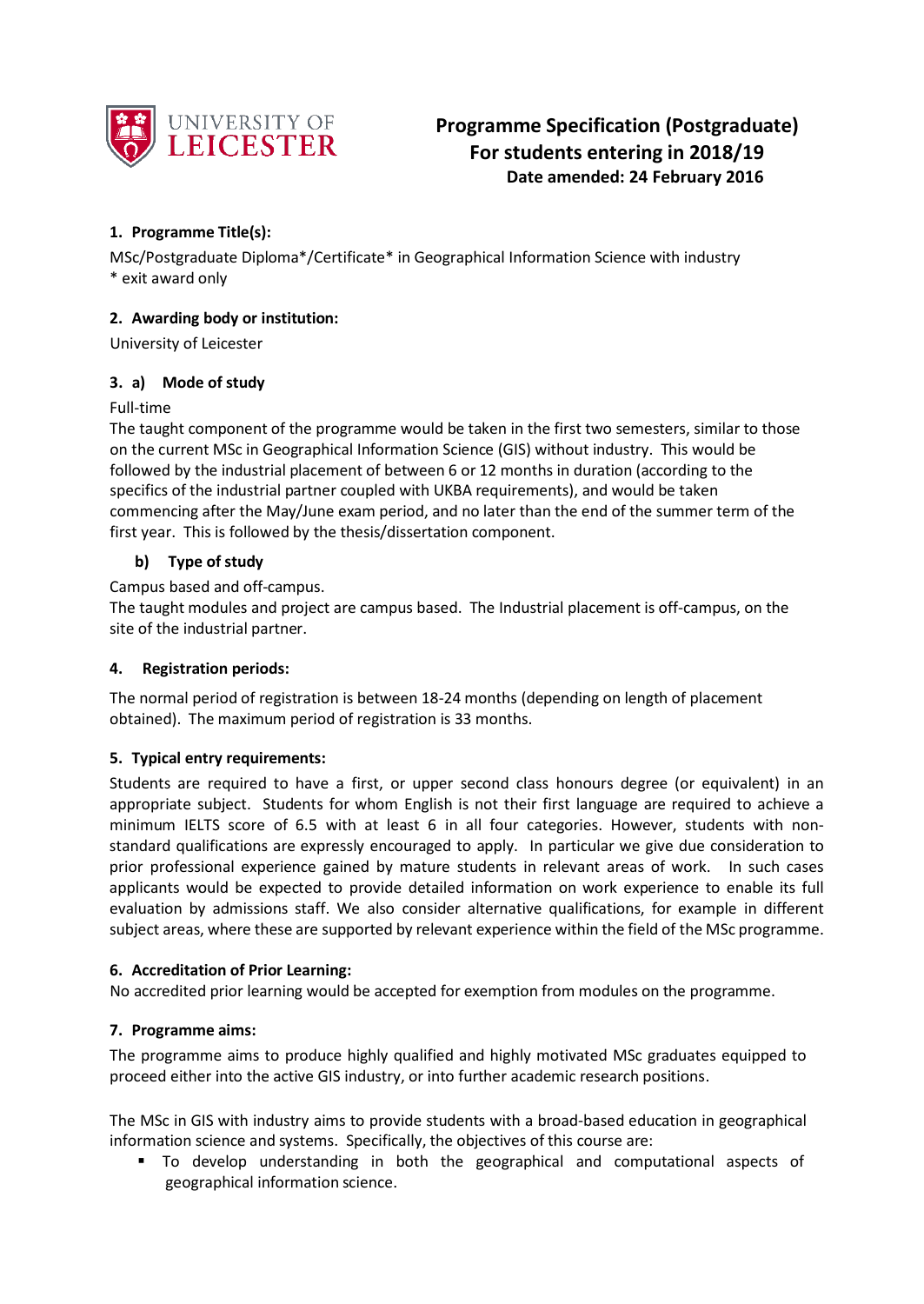- To develop understanding in the concepts and algorithms associated with handling spatially referenced data.
- To ensure students are familiar with typical GIS applications and have the capacity to translate problems into a GIS framework.
- To ensure students are aware of both the potential and the limitations of current software, spatial data resources, and information quality.
- To understand the implications for GIS of the managerial and institutional framework into which it is placed.
- To build competence in independent learning skills; research methodology; research implementation; oral presentations; report writing; web-based and multimedia communication; and team work skills.
- To expose students to the frontiers of current GIS research.

The "with industry" variant adds:

- To enable students to deploy the skills learnt in the taught component to an industrial workplace setting.
- **To enable students to develop their professional skills.**
- To develop students' skills in project management and team work in an industrial workplace setting.
- **To develop students' career management skills.**

## **8. Reference points used to inform the programme specification:**

- QAA Frameworks for Higher Education Qualifications in England Wales and Northern Ireland
- QAA Master's Degree [Characteristics](http://www.qaa.ac.uk/en/Publications/Documents/Masters-Degree-Characteristics-2010.pdf)
- QAA Benchmarking Statement [Geography](http://www.qaa.ac.uk/publications/information-and-guidance/publication?PubID=2873) (2014)
- PDR report (May 2008)
- University [Learning Strategy](http://www2.le.ac.uk/offices/sas2/quality/learnteach)
- University Employability Strategy
- Graduate Survey (2014)
- First Destination Survey
- External Examiner's Reports

## **9. Programme Outcomes:**

| <b>Intended Learning Outcomes</b>                                                                                                                                          | <b>Teaching and Learning</b><br><b>Methods</b>                                                                                           | <b>How Demonstrated?</b>                                                                     |  |  |  |  |  |  |  |  |  |  |  |
|----------------------------------------------------------------------------------------------------------------------------------------------------------------------------|------------------------------------------------------------------------------------------------------------------------------------------|----------------------------------------------------------------------------------------------|--|--|--|--|--|--|--|--|--|--|--|
| (a) Subject and Professional skills                                                                                                                                        |                                                                                                                                          |                                                                                              |  |  |  |  |  |  |  |  |  |  |  |
| Knowledge                                                                                                                                                                  |                                                                                                                                          |                                                                                              |  |  |  |  |  |  |  |  |  |  |  |
| Core knowledge of GIS; the<br>place of GIS in a geographical<br>context; the spatial database<br>and principles of spatial data<br>analysis.                               | Lectures, seminars, targeted<br>reading, practical classes, self-<br>directed project work, self-directed<br>research work, field-trips. | Essays, project reports, practical<br>exercises, oral seminar<br>presentations, dissertation |  |  |  |  |  |  |  |  |  |  |  |
| How GIS operates in an<br>industrial setting ("with<br>industry")                                                                                                          | Work placement                                                                                                                           | Work placement report                                                                        |  |  |  |  |  |  |  |  |  |  |  |
|                                                                                                                                                                            | <b>Concepts</b>                                                                                                                          |                                                                                              |  |  |  |  |  |  |  |  |  |  |  |
| Geographical Information<br>Systems and Geographic<br><b>Information Analysis; Spatial</b><br>Information Science;<br>philosophical and practical<br>approaches within GIS | Lectures, seminars, targeted<br>reading, practical classes, self-<br>directed project work, self-directed<br>research work, field-trips  | Essays, project reports, practical<br>exercises, oral seminar<br>presentations, dissertation |  |  |  |  |  |  |  |  |  |  |  |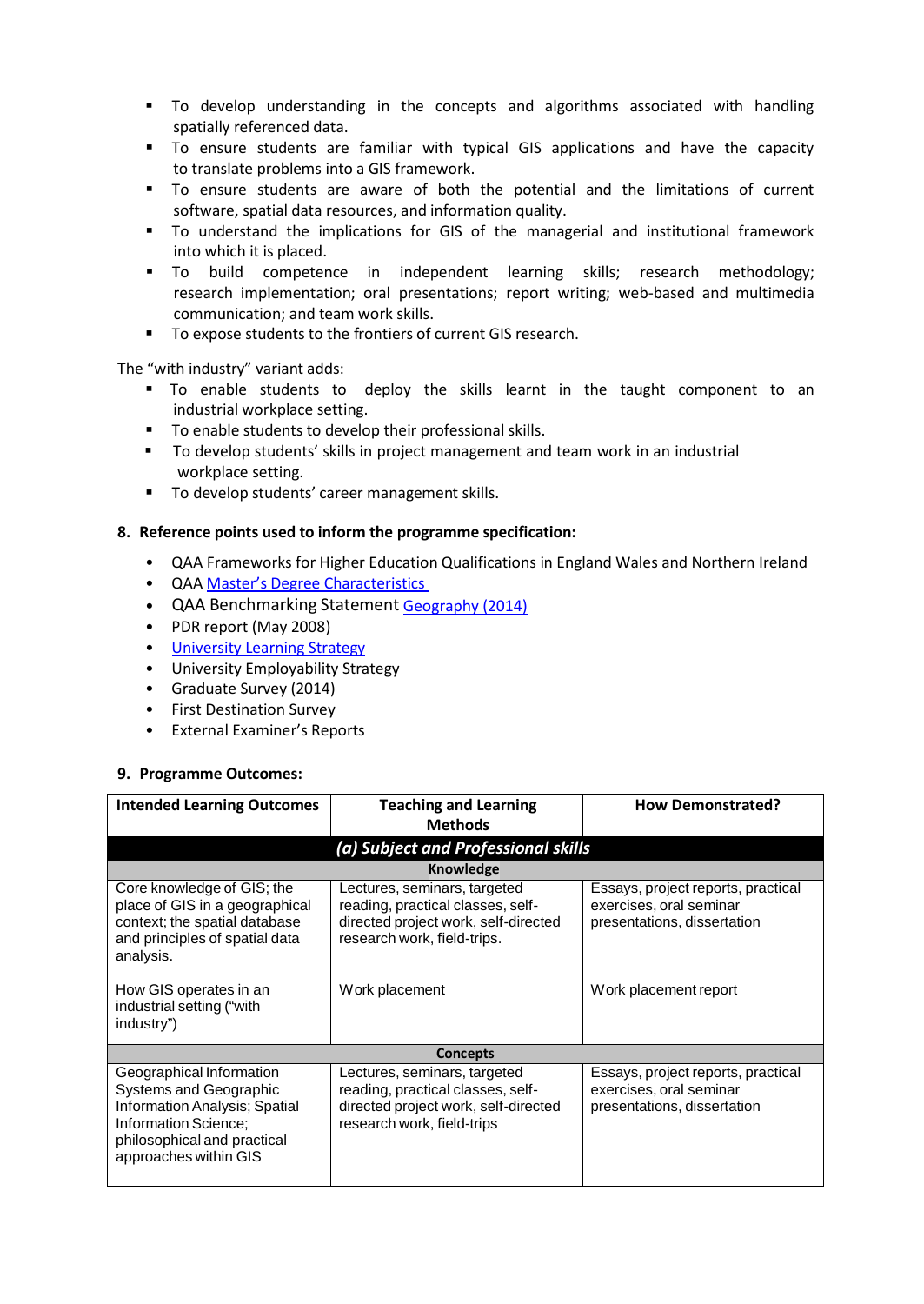| <b>Intended Learning Outcomes</b>                                                                                                                                                                                                                                                                                                                                                                                                                                                                   | <b>Teaching and Learning</b><br><b>Methods</b>                                                                                             | <b>How Demonstrated?</b>                                                                          |  |  |  |  |  |  |  |  |  |  |  |
|-----------------------------------------------------------------------------------------------------------------------------------------------------------------------------------------------------------------------------------------------------------------------------------------------------------------------------------------------------------------------------------------------------------------------------------------------------------------------------------------------------|--------------------------------------------------------------------------------------------------------------------------------------------|---------------------------------------------------------------------------------------------------|--|--|--|--|--|--|--|--|--|--|--|
| <b>Techniques</b>                                                                                                                                                                                                                                                                                                                                                                                                                                                                                   |                                                                                                                                            |                                                                                                   |  |  |  |  |  |  |  |  |  |  |  |
| Practical application of GIS;<br>development and execution of<br>spatial data management<br>strategies; GIS-based analysis<br>of spatial data                                                                                                                                                                                                                                                                                                                                                       | Lectures, seminars, targeted<br>reading, practical classes, self-<br>directed project work, self-directed<br>research, field trips         | Practical exercises, project<br>reports, essays, oral seminar<br>presentations, dissertation      |  |  |  |  |  |  |  |  |  |  |  |
| Work as a GIS specialist in and<br>industrial setting                                                                                                                                                                                                                                                                                                                                                                                                                                               | Work placement                                                                                                                             | Work placement report                                                                             |  |  |  |  |  |  |  |  |  |  |  |
|                                                                                                                                                                                                                                                                                                                                                                                                                                                                                                     | <b>Critical analysis</b>                                                                                                                   |                                                                                                   |  |  |  |  |  |  |  |  |  |  |  |
| Critical appraisal of published<br>material. Ability to apply<br>understanding of concepts with<br>independence, rigour and self-<br>reflexivity                                                                                                                                                                                                                                                                                                                                                    | Lectures, seminars, targeted<br>reading, practical classes, self-<br>directed project work, self-directed<br>research work, work placement | Essays, project reports, oral<br>seminar presentations,<br>dissertation, work placement<br>report |  |  |  |  |  |  |  |  |  |  |  |
| Presentation                                                                                                                                                                                                                                                                                                                                                                                                                                                                                        |                                                                                                                                            |                                                                                                   |  |  |  |  |  |  |  |  |  |  |  |
| Presentation of: project results<br>to professional standard;<br>thematic data analyses to<br>professional standard. Ability to<br>organise and structure<br>research material; ability to<br>deliver written and oral seminar<br>reports and summaries                                                                                                                                                                                                                                             | Seminars, self-directed project<br>work, self- directed research work,<br>work placement                                                   | Essays, project reports, oral<br>seminar presentations,<br>dissertation, work placement<br>report |  |  |  |  |  |  |  |  |  |  |  |
|                                                                                                                                                                                                                                                                                                                                                                                                                                                                                                     | <b>Appraisal of evidence</b>                                                                                                               |                                                                                                   |  |  |  |  |  |  |  |  |  |  |  |
| Ability to analyse and assess a<br>variety of complex geographical<br>issues. Ability to assess the<br>relevance and quality of a<br>substantial range of primary<br>and secondary literatures and<br>materials. Ability to mount and<br>sustain an independent level of<br>inquiry at an advanced level.<br>Ability to identify, assemble,<br>analyse and manage complex<br>datasets; ability to analyse and<br>assess a body of thematic data<br>using appropriate techniques<br>and data models. | Seminars, targeted reading,<br>practical classes, self-directed<br>project work, self-directed<br>research work                            | Project reports, practical<br>exercises, oral seminar<br>presentations, dissertation              |  |  |  |  |  |  |  |  |  |  |  |
|                                                                                                                                                                                                                                                                                                                                                                                                                                                                                                     | (b) Transferable skills                                                                                                                    |                                                                                                   |  |  |  |  |  |  |  |  |  |  |  |
|                                                                                                                                                                                                                                                                                                                                                                                                                                                                                                     | <b>Research skills</b>                                                                                                                     |                                                                                                   |  |  |  |  |  |  |  |  |  |  |  |
| Ability to: analyse complex<br>ideas and construct<br>sophisticated critical<br>arguments; plan and manage<br>projects using human<br>geographical spatial data;<br>locate, organise and analyse<br>evidence; report on findings;<br>demonstrate GIS and data<br>analytical skills.                                                                                                                                                                                                                 | Core lectures, practicals and<br>seminars, problem- oriented<br>practical exercises, project work                                          | Project reports, practical exercises,<br>oral seminar presentations,<br>exams, dissertation       |  |  |  |  |  |  |  |  |  |  |  |
|                                                                                                                                                                                                                                                                                                                                                                                                                                                                                                     | <b>Communication skills</b>                                                                                                                |                                                                                                   |  |  |  |  |  |  |  |  |  |  |  |
| Ability to: deliver oral<br>presentations; respond to<br>questions; write clearly and<br>concisely; make effective use<br>of graphical summaries                                                                                                                                                                                                                                                                                                                                                    | Seminars, problem-solving<br>exercises                                                                                                     | Oral seminar presentations,<br>essays, seminar reports, project<br>reports, exams, dissertation   |  |  |  |  |  |  |  |  |  |  |  |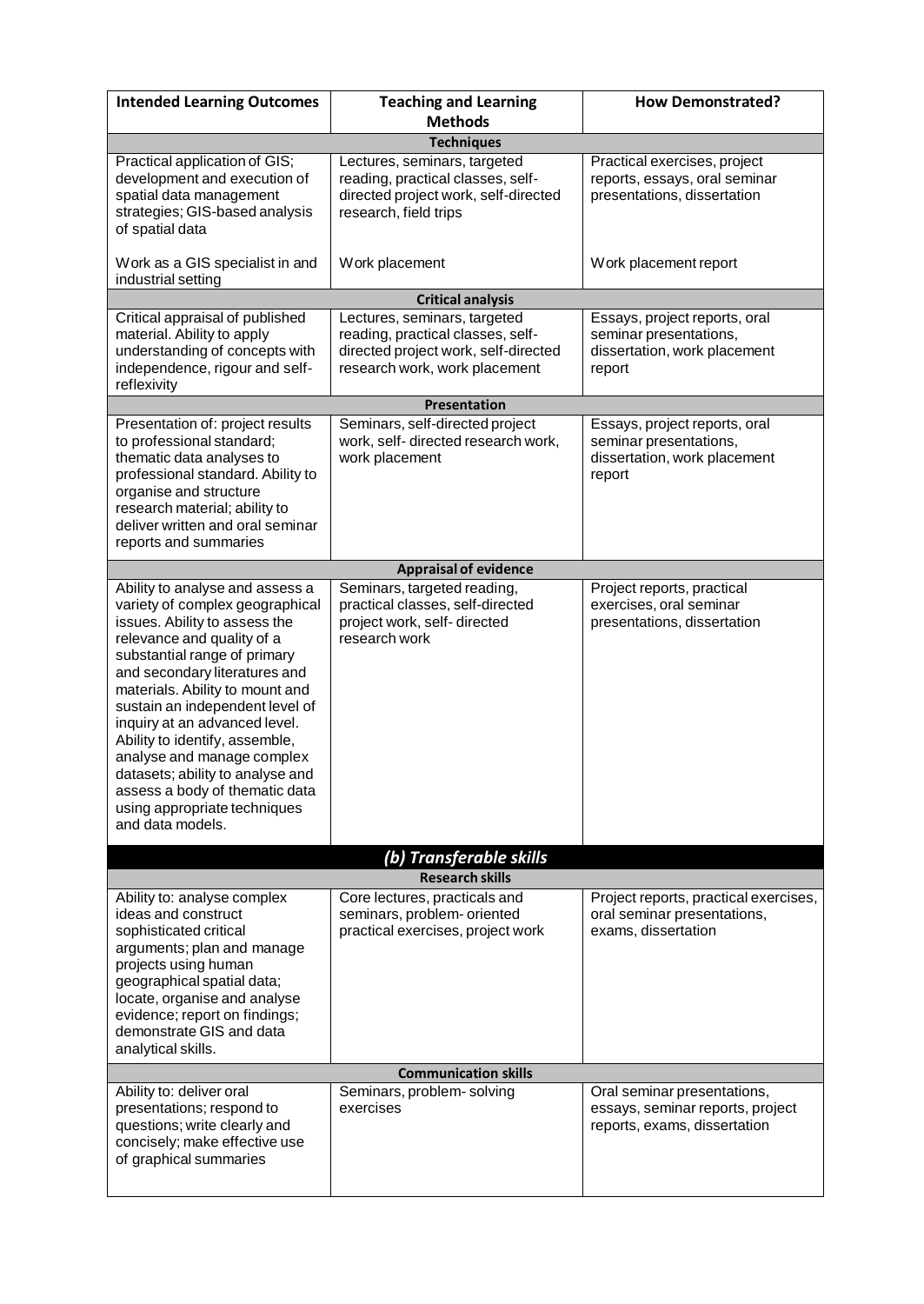| <b>Intended Learning Outcomes</b>                         | <b>Teaching and Learning</b><br><b>Methods</b> | <b>How Demonstrated?</b>                           |  |  |  |  |  |  |  |  |  |  |
|-----------------------------------------------------------|------------------------------------------------|----------------------------------------------------|--|--|--|--|--|--|--|--|--|--|
| <b>Data presentation</b>                                  |                                                |                                                    |  |  |  |  |  |  |  |  |  |  |
| Ability to: present project                               | Targeted seminar and practical                 | Seminar reports, group-project                     |  |  |  |  |  |  |  |  |  |  |
| results clearly and effectively;                          | sessions, essay, seminar,                      | reports, dissertation                              |  |  |  |  |  |  |  |  |  |  |
| use appropriate IT resources;                             | dissertation and practical report              |                                                    |  |  |  |  |  |  |  |  |  |  |
| to undertake basic statistical                            | feedback                                       |                                                    |  |  |  |  |  |  |  |  |  |  |
| summaries and analysis;                                   |                                                |                                                    |  |  |  |  |  |  |  |  |  |  |
| employ appropriate and                                    |                                                |                                                    |  |  |  |  |  |  |  |  |  |  |
| effective graphical                                       |                                                |                                                    |  |  |  |  |  |  |  |  |  |  |
| representations and summaries                             |                                                |                                                    |  |  |  |  |  |  |  |  |  |  |
|                                                           | <b>Information technology</b>                  |                                                    |  |  |  |  |  |  |  |  |  |  |
| The MSc is centered around information technology         |                                                |                                                    |  |  |  |  |  |  |  |  |  |  |
|                                                           | <b>Problem solving</b>                         |                                                    |  |  |  |  |  |  |  |  |  |  |
| Solving spatial problems                                  | Research methods module;                       | Project reports, practical                         |  |  |  |  |  |  |  |  |  |  |
|                                                           | practical classes, project work                | exercises, exams, dissertation                     |  |  |  |  |  |  |  |  |  |  |
|                                                           | <b>Working relationships</b>                   |                                                    |  |  |  |  |  |  |  |  |  |  |
| Project management;                                       | Problem-oriented practical                     | Oral seminar presentations,                        |  |  |  |  |  |  |  |  |  |  |
| organisational skills; time                               | exercises, seminars, dissertation              | seminar reports, group-project                     |  |  |  |  |  |  |  |  |  |  |
| management; ability to                                    | proposal meeting, coordinator-                 | reports, meeting coursework                        |  |  |  |  |  |  |  |  |  |  |
| contribute and comment on                                 | student meetings, work placement               | deadlines, work placement report                   |  |  |  |  |  |  |  |  |  |  |
| ideas; working in groups                                  |                                                |                                                    |  |  |  |  |  |  |  |  |  |  |
|                                                           | <b>Managing learning</b>                       |                                                    |  |  |  |  |  |  |  |  |  |  |
| Identifying a credible research                           | Components of Induction week and               | Project reports, practical exercises,              |  |  |  |  |  |  |  |  |  |  |
| project; establishing an<br>effective research timetable; | research methods module;                       | oral seminar presentations,<br>exams, dissertation |  |  |  |  |  |  |  |  |  |  |
| managing information;                                     | seminars, practical classes, project<br>work   |                                                    |  |  |  |  |  |  |  |  |  |  |
| reflecting on and writing up                              |                                                |                                                    |  |  |  |  |  |  |  |  |  |  |
| results. Developing specialised                           |                                                |                                                    |  |  |  |  |  |  |  |  |  |  |
| analytical skills                                         |                                                |                                                    |  |  |  |  |  |  |  |  |  |  |
|                                                           | <b>Career management</b>                       |                                                    |  |  |  |  |  |  |  |  |  |  |
| The ability to see how skills                             | Work placement                                 | Work placement report                              |  |  |  |  |  |  |  |  |  |  |
| learnt in a university can be                             |                                                |                                                    |  |  |  |  |  |  |  |  |  |  |
| used in 'real world' settings;                            |                                                |                                                    |  |  |  |  |  |  |  |  |  |  |
| appreciation of the knowledge                             |                                                |                                                    |  |  |  |  |  |  |  |  |  |  |
| and skills required by the GIS                            |                                                |                                                    |  |  |  |  |  |  |  |  |  |  |
| specialist in an industrial setting                       |                                                |                                                    |  |  |  |  |  |  |  |  |  |  |

## **10. Special features:**

The programme for the "with industry" variant is the same as the existing MSc in GIS without industry in terms of modules offered, with the addition of an industrial placement. Several of the special features listed below have been adapted from similar programmes at UoL in Computer Science and Engineering. Chapter B10 of the QAA Quality Code has been consulted, as has the University Code of Practice on the Management of Higher Education Provision with Others.

a. After completing the six taught modules in the first year of the course, students will carry out 6 or 12 months of normally paid (or unpaid if the student has access to other funds to support their studies) full-time work in an industrial placement. Tier 4 students would be restricted to the placement of shorter length (6 months) in order to comply with UKBA regulations. (note: to be confirmed subject to Uol and UKBA approval).

b. Students would be responsible for determining their eligibility and payment of income tax that related to paid income.

c. Students will be required to have achieved a minimum of 60 credits at Merit level with no outstanding (failed or incomplete) modules in the taught component of the course. Those who do not will be unable to continue on to the industrial placement and will be required to reregister for the MSc in GIS without industry.

d. Students will aim to start their placement by July of the first year and finish it no later than May/June exam period of the second year.

e. During their placement students will undertake a programme of training and practical experience which will be agreed by the industrial partner and the University, and will be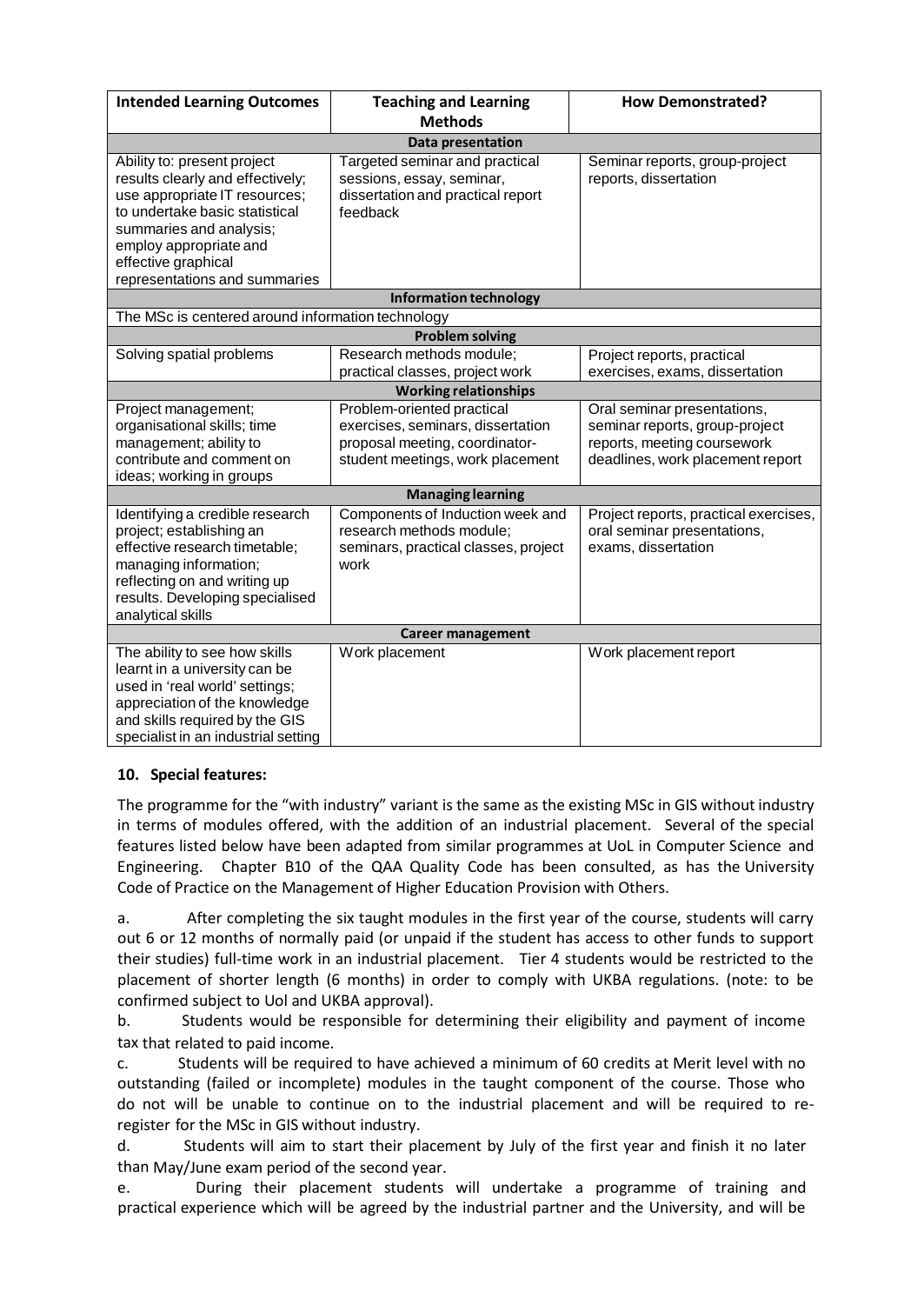specific to the particular placement.

f. A designated member of staff (placement tutor) will act as a contact between the Department and the industrial partners hosting students.

g. The "with industry" variant relies on an industrial partner to provide work suitable for an MSc student. Following the template established elsewhere in the University (e.g. Computer Science) the placement tutor effectively *facilitates* the students' search for and identification of suitable placements with industrial partners. Clear guidance will be given to students early in the course on what is expected of them in this process, and the role of the placement tutor. Students are responsible for arranging their own placements and placements are not guaranteed. Final approval of the suitability of each placement (before the placement starts) rests with the UoL. In line with the requirement of the Draft Code of Practice on the management of higher education provision with others, a risk assessment of the proposed placement would be undertaken before a placement is agreed.

h. Placements will normally be in the UK unless a special case could be made for an overseas location, in which situation this would be subject to an additional risk assessment.

i. The QAA Code of Practice (Section 3) concerned with disabled students will guide the process of identification of placements for those students with disabilities.

j. If a student ends up with no offers of employment at the end of this process, then they will be transferred on to the MSc in GIS without industry. This will be made clear at the start of the MSc. k. Once a student has accepted a placement offer, the industrial partner and student will be put in

contact, and will arrange a start date and other details between themselves, but the placement tutor will be available to give advice. The student will be issued with a 'placement handbook' to guide them and identify student obligations. This will be adapted from the handbook currently given to MSc students elsewhere in the University (e.g., Computer Science) and is to make students aware of the University's Code of Practice on Student Placements, concerning their responsibilities and those of the University and industrial partner, and in particular that they are aware of health and safety issues.

l. The industrial partner will be required to sign an agreement accepting a set of terms and conditions relating to the placement covering such issues as finances, obligations of the industrial partner, termination of the studentship and health and safety issues. Students would be assigned a mentor within the company of the industrial partner, and there would also be a named contact within each company for the purposes of liaison with UoL.

m. Contact will be made with the student by the placement tutor over the duration of the placement. Similar to other MSc programmes elsewhere in the University (e.g. Computer Science) the placement tutor will visit the student in their workplace in the first third of the placement to ensure that both the student and industrial partner are satisfied with the progression of the placement and to inspect arrangements. In addition they will be in regular contact (usually a pro- active phone call once per quarter) to ensure the continuing success of the placement and to identify potential problems. In practice this means for the

• 6 month placement: a visit in the first two months and a call in the last three months.

• 12 month placement: a visit in the first three months and a call in each of the subsequent three month periods.

n. The placement tutor is available by phone or email and all students would retain their department personal tutor throughout the period of their placement who could also be contacted if required.

o. If the placement is terminated before the agreed time, then the placement tutor will endeavour to discover the events that caused the termination and report to the MSc exam board. If the termination is due to the student's behaviour or negligence, then the Department reserves the right to withdraw the MSc in GIS with industry, and award the student the analogous MSc in GIS without industry (on successful completion of the project/thesis component). If the circumstances are outside the student's control, then the placement tutor will endeavour to help with finding an alternative industrial partner, however it is the student's responsibility to secure a further placement. In this case, whether an alternative placement can be found or not, and with the proviso that the student must have completed at least 50% of the period of the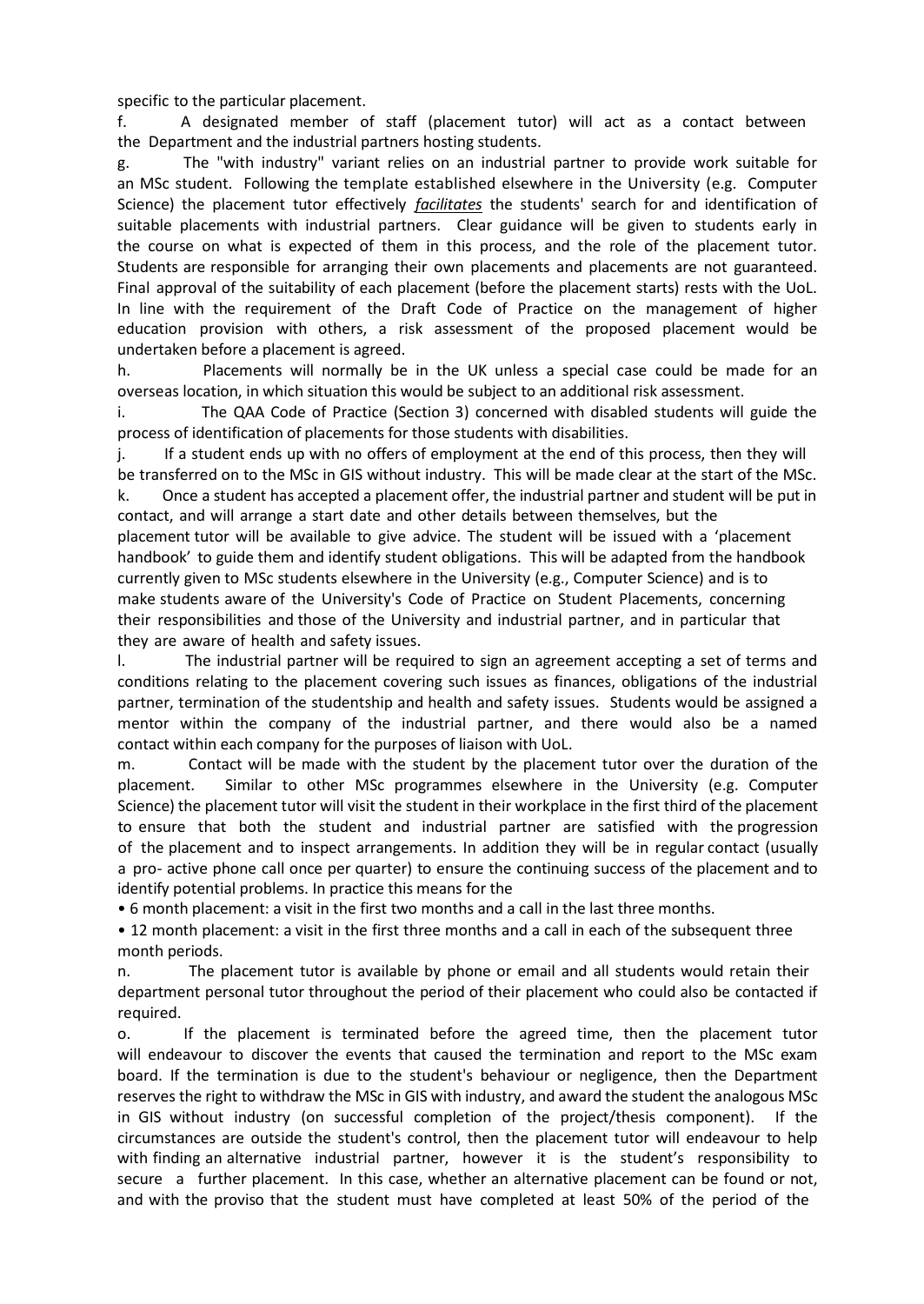placement *and* complied with all other requirements such as the submission of a successful report, the student will be awarded an MSc in GIS with industry (on successful completion of the project/thesis component).

p. Students will be expected to keep a log-book recording their training and experience which is to be presented for approval to the industrial partner and the University. This is similar to other MSc programmes elsewhere at the University of Leicester (e.g., that used by the Computer Science Department and Engineering Department), as part of the 'placement handbook' supplied to each student. Satisfactory completion of this log-book is required in order to pass the placement assessment as if the return of forms/associated paperwork.

q. After the placement, the student will produce a report detailing their work, explaining how their skills fit into the team in which they worked, how this team serves the overall company, and how the company fits into the industrial sector. This report is the only assessment concerned with the industrial placement, and will be assessed on a pass/fail basis, with no credit weighting towards the MSc similar to other MSc programmes with industry at the University of Leicester (e.g., Computer Science and Engineering). The report will be assessed in terms of the professional quality displayed and evidence of engagement of the student with the placement opportunity. Appropriate evaluation feedback will be obtained from the industrial partner.

r. Any intellectual property generated during the placement will belong to the industrial partner.

s. Students who do not satisfactorily complete their industrial placement will receive an ordinary MSc in GIS without industry on successfully completing the dissertation component. They would be eligible for a diploma if the project was not passed.

t. In the second semester of the course students will participate in module GY7024 which includes elements of dissertation preparation. Once returned from their placements, students will spend a period of 3 months doing their dissertation in the Department, as per the MSc in GIS without industry. The project will be supervised and assessed within the Department. Appropriate contact with the student whilst on their placement will take place to ensure the process of the student rejoining the course to do their dissertation is as seamless as possible.

## **11. Indications of programme quality:**

The Course has been accredited by the Royal Institute of Chartered Surveyors (RICS).

## **12. Scheme of Assessment**

The programme will follow The University of Leicester's Regulations governing Taught Postgraduate Students (Senate Regulation 6)

## **13. Progression points**

This programme complies with **Senate [Regulation](http://www2.le.ac.uk/offices/sas2/regulations/general-regulations-for-taught-programmes) 6** governing taught postgraduate programmes. In addition any student failing to obtain an average merit standing in the taught component of the MSc as per10c above will be disqualified from the "with industry" variant and invited to re-register for the MSc GIS without industry. For overseas students, the UKBA will also be informed accordingly. This may happen in June of the first year, although it could happen as late as September of the first year. Companies offering placements will be warned of this eventuality at the outset, and any contract of employment shall be made subject to satisfactory completion of the taught part of the MSc. Additionally, a candidate who does not pass their dissertation proposal at the second attempt will not be able to progress to the dissertation component of the Degree and therefore can only, at best, graduate with a PG Diploma.

## **Award**

In order to avoid students waiting no more than 3 months there will be an additional awarding board in at least May/June of the second year when we would normally hold an MSc Board. This would be 5 or 6 months in advance of the existing board in November and would cater for those students on 6 month placements.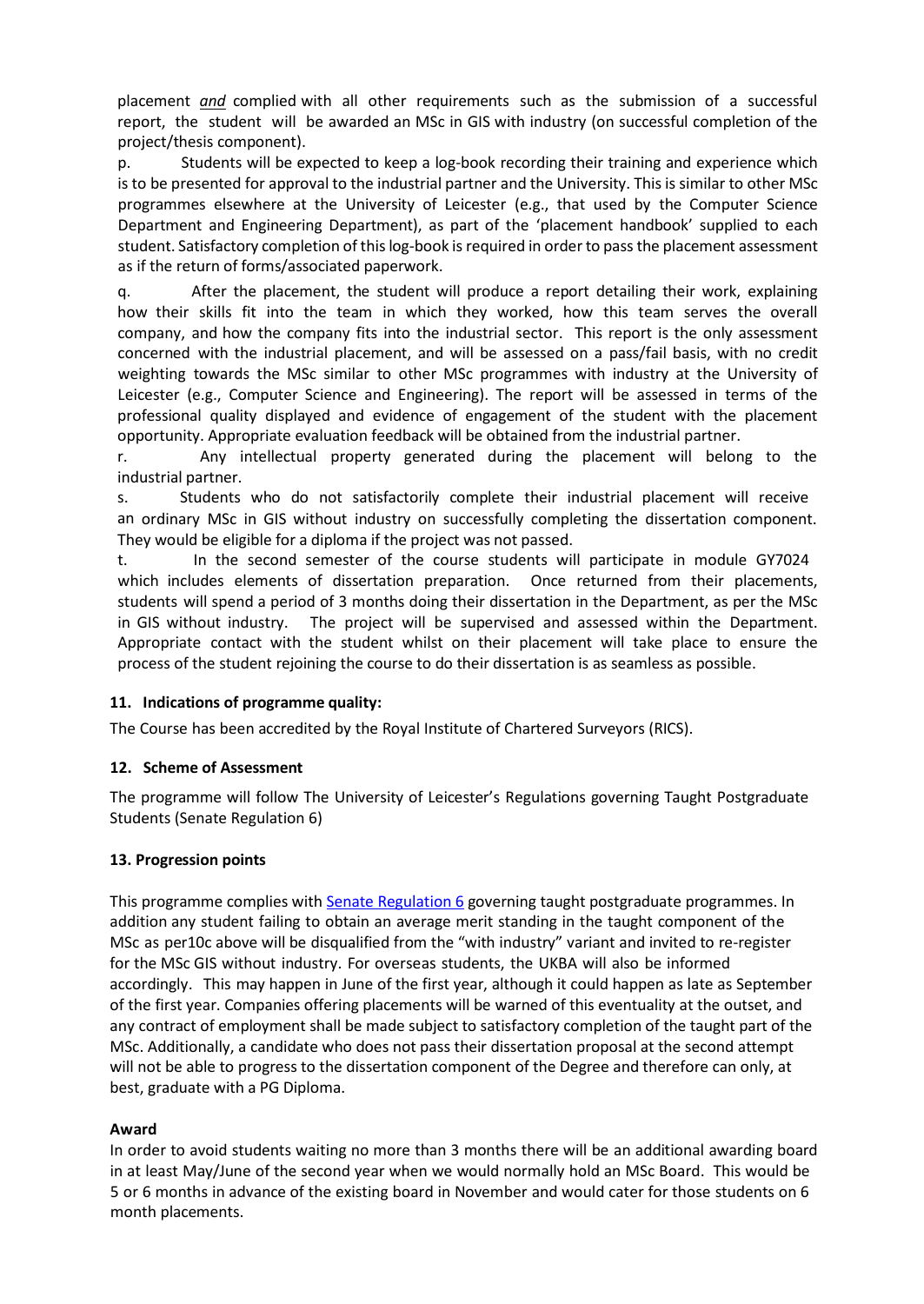#### **14. Rules relating to re-sits or re-submissions:**

This programme complies with **Senate [Regulation](http://www2.le.ac.uk/offices/sas2/regulations/general-regulations-for-taught-programmes) 6** governing taught postgraduate programmes. In addition students would have the right to resubmit a failed placement report.

#### **15. Additional information** [e.g. timetable for admissions] Admissions

will only take place in October each year.

#### **16. External Examiners**

The details of the External Examiner(s) for this programme and the most recent External Examiners' reports can be found [here.](https://exampapers.le.ac.uk/xmlui/handle/123456789/188)

|                                             | MSc in Geographical Information Science with Industry |                       |                |
|---------------------------------------------|-------------------------------------------------------|-----------------------|----------------|
|                                             | <b>SEMESTER 1</b>                                     |                       |                |
| <b>Core Modules</b>                         |                                                       |                       | <b>Credits</b> |
| GY7000                                      | <b>INDUCTION</b>                                      |                       | $\mathbf 0$    |
| GY7051                                      | <b>DISSERTATION TUTORIAL</b>                          |                       | 0              |
| GY7021                                      | <b>INTRODUCTION TO GIS</b>                            |                       | 20             |
| GY7022                                      | PROGRAMMING IN R                                      |                       | 20             |
| GY7028                                      | EARTH OBSERVATION AND REMOTE SENSING                  |                       | 20             |
|                                             |                                                       | <b>Semester Total</b> | 60             |
|                                             | <b>SEMESTER 2</b>                                     |                       |                |
| <b>Core Modules</b>                         |                                                       |                       | <b>Credits</b> |
| GY7050                                      | GIS RESEARCH METHODS IN THE FIELD                     |                       | 20             |
| GY7023                                      | SPATIAL INFORMATION SCIENCE                           |                       | 20             |
| GY7027                                      | <b>GEOGRAPHICAL VISUALISATION</b>                     |                       | 20             |
|                                             |                                                       | <b>Semester Total</b> | 60             |
|                                             | <b>SUMMER</b>                                         |                       |                |
| <b>Core Modules</b>                         |                                                       |                       | <b>Credits</b> |
| GY7029                                      | <b>MSc DISSERTATION</b>                               |                       | 60             |
|                                             |                                                       | <b>Total Credits</b>  | 180            |
|                                             | <b>YEAR LONG</b>                                      |                       |                |
| EG7081                                      | <b>EMPLOYABILITY</b>                                  |                       | $\mathbf 0$    |
| Year 1-2<br>Compulsory Industrial placement |                                                       |                       |                |
| Year 2 (part of)<br>Compulsory<br>GY7029    | DISSERTATION*                                         |                       | 60             |

## **Appendix 1: Programme structure** (programme regulations)

\*of a 3-month duration on completion of the industrial placement